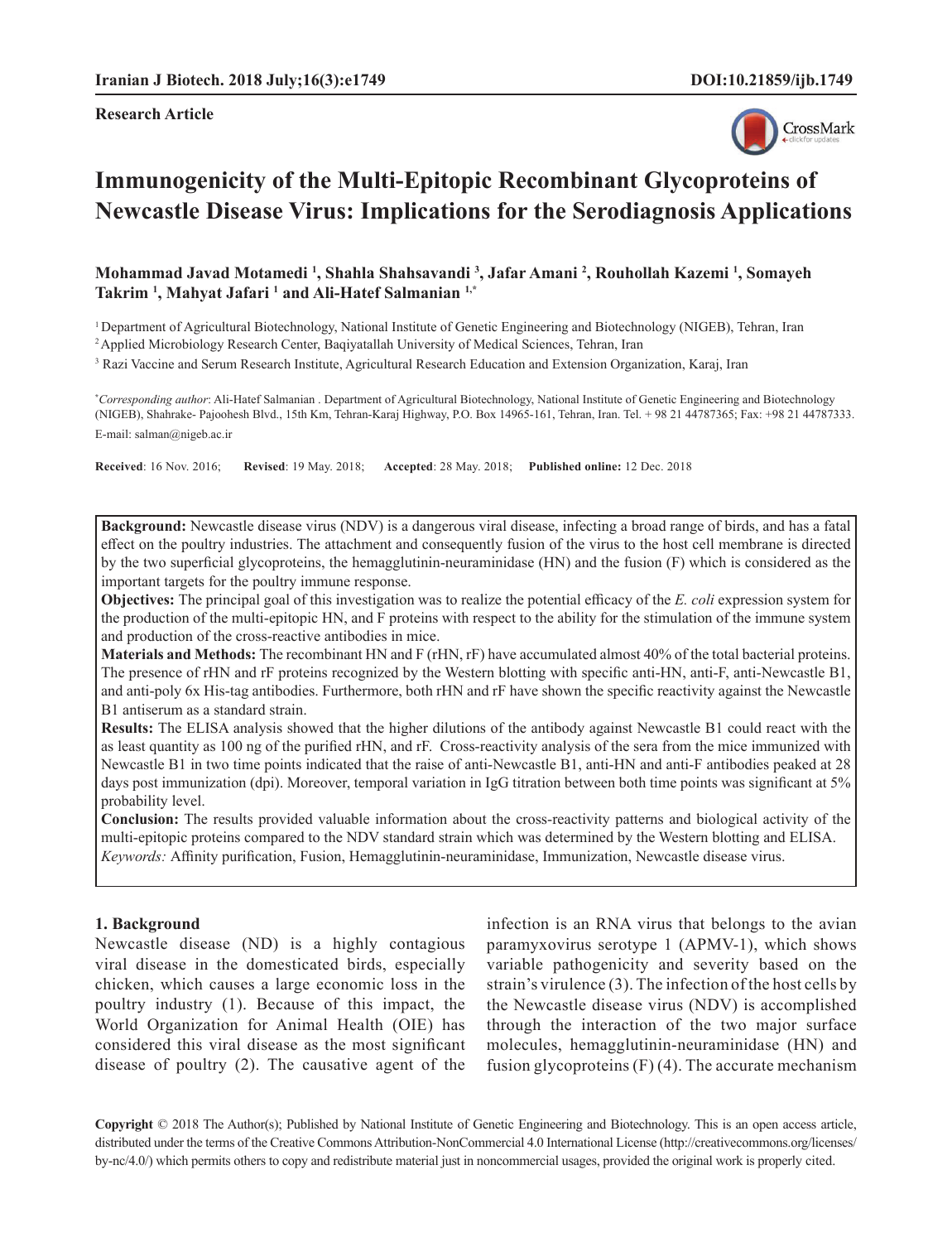of the viral membrane fusion and infection process has been investigated by many researchers in-depth (5-7). Briefly, the HN is responsible for attaching to the cell surface receptors including sialic acid and then F molecule triggers the fusion process. The insertion into the host cell membrane is processed by the F protein which plays a crucial role in the NDV pathogenicity (8). The immunological analysis has shown that both HN and F proteins could act as antigens in the virus structure and the neutralizing antibodies could be produced against these proteins in the infected animal (9, 10).

The live attenuated vaccines offer the possibility of the long-term protection, can influence the immune system to generate memory cells, and elicit good immunological responses. If a vaccine can evoke an incomplete immune response, it may be considered successful for preventing disease (11). Vaccines which employ live attenuated viruses are associated with some risks including the potential to induce disease, reversion to the virulence, as well as environmental spread. Also nowadays, most of the vaccines developed for the research application consist of the purified recombinant proteins or microbe's subunits (12). One of the major problems with this kind of vaccines is the selection of the correct antigen or antigens (13). The multimeric proteins which are connected by peptide linker could generate a broad range of immune responses and increase the immunogenicity of the recombinant proteins (14).

To achieve a more effective control of NDV, the early diagnosis is a critical point. Although the gold standard for the detection of NDV is hemagglutinin-inhibition (HI) test, in case of a high number of the serum samples, the ELISA test is the most reliable method. The immunodiagnostic methods such as ELISA have provided a high sensitivity and efficacy for the detection of NDV specific immune responses (15). For example, the expression of the recombinant ectodomain (nt 142- 1739) of the HN protein as inclusion bodies in the *E. coli* and its immunoblotting analyses have revealed the possibility of this recombinant protein as an antigen for the diagnosis of ND in the poultry (16). However, there is relatively limited information about the immunological properties of the recombinant surface glycoproteins of the NDV expressed in the *E. coli* system. There are a few reports about the successful expression and purification of NDV glycoproteins in the *E. coli* in which the recombinant HN was used as main the component in the ELISA based method (17) and purification of the immunogenic F protein that were studied elsewhere (18, 19).

An efficient production of the recombinant proteins in a highly purified and the well-characterized form could be achieved the through application of different expression systems such as *E. coli* (20). For example, numerous viral glycoproteins used in the immunological studies were produced in the *E. coli* such as: nonstructural protein-1 (NS1) from the influenza virus (21), NS1 protein of the dengue virus type 2 (22), the glycoprotein E2 of the swine fever virus (23), and glycoprotein gp160 of the Human Immunodeficiency Virus type 1 (HIV1) (24). Therefore, a simple and efficient method for antigens preparation could be used to evaluate vaccine efficiency and detection of the NDV infection.

# **2. Objectives**

Multi-domain biological molecules which consist of several fused DNA fragments can present multiple functional properties resulting from each of its domains and subsequently induce a more effective response (25). Hence, in the present study, a chimeric HN-F construct which has already been designed by *in silico* assembling potential and conserved epitopic regions of the HN and F proteins of the NDV was used for further immunological analyses (26). To compare the expression efficiency, we attempted to express two multi-domain HN and F proteins individually in the *E. coli*. Furthermore, different factors such as solubility of the recombinant proteins after production in the heterologous host, purification process facility, immune system stimulation, production of the cross-reactive immune sera, and finally the utility of these specific immune sera to immunodiagnosis of the NDV were analyzed.

## **3. Materials and Methods**

#### *3.1. Plasmids, Bacterial Strains, and Media*

PET-32a (+) plasmid (Novagen, USA), Rosetta-gami B (DE3) and DH5 $\alpha$  strains (Pasteur Institute of Iran) were used in this study. The Luria-Bertani (LB) broth or LB agar supplemented with the antibiotic (ampicillin, 100  $\mu$ g.mL<sup>-1</sup>, Sigma) was used for routine bacterial culture.

## *3.2. Recombinant HN and F Plasmids Construction and Expression*

The single peptide construction consisted of the antigenic domains of HN and F glycoproteins was used in this study (26). Briefly, the epitopic amino acids from both HN (head and stalk domains) and F (HRA and HRB regions) proteins were selected and connected together using a linker consisting of several highly hydrophobic amino acids. The *hn* (1000 bp) and *f* (852

## **Iran J Biotech. 2018;16(3):e1749 249**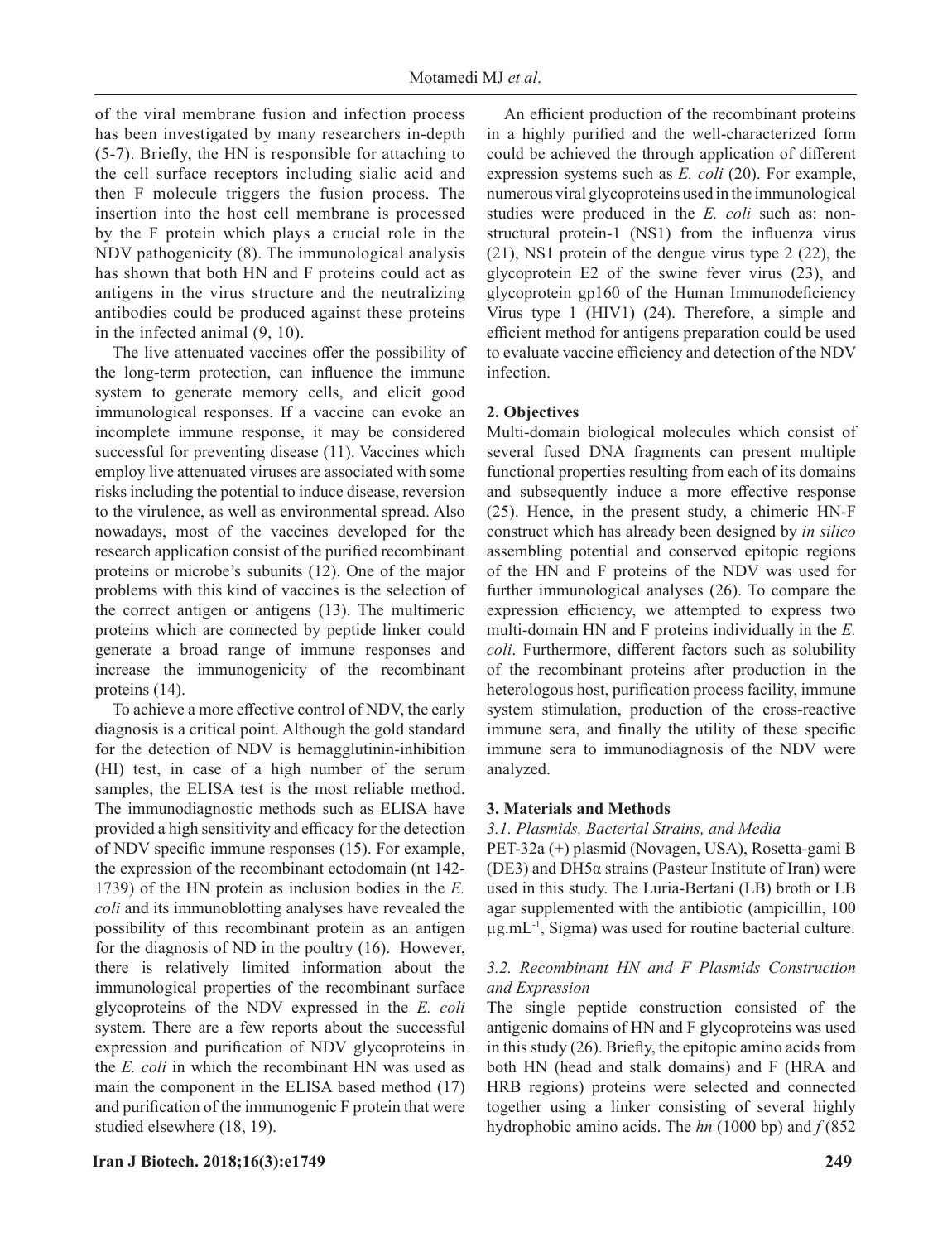| Primer     | Sequence $(5' - 3')$                | <b>Restriction site</b> | <b>PCR</b> product (length;<br>bp) |
|------------|-------------------------------------|-------------------------|------------------------------------|
| <b>HNf</b> | TCTAAGGATCCACACCACTGGGTTGCGACA      | <i>Bam</i> HI           | hn(999)                            |
| HNr        | CTTGCTCTCGAGTTATTCTGTCTTCAGGAGTGCCA | XhoI                    |                                    |
| Ff         | TGTTCGGATCCAAAAACATCTCCATCCAAGA     | <i>Bam</i> HI           | f(852)                             |
| Fr         | CTATTGCTCGAGTTATGAATCGTACAGGATTGGGT | XhoI                    |                                    |

**Table 1.** Primer sequences used in this experiment

bp) synthetic gene were amplified from the synthetic HN-F gene (Gene Bank accession no. JX442483) using the specific primers (**Table 1**). For further cloning procedure, the *Bam*HI and *Xho*I restriction sites were introduced at the 5′ terminus of the each forward and reverse primers, respectively. PCR amplification using DNA polymerase was performed for 30 cycles of 1 min at 94 °C, 1 min at 60 °C, and 2 min at 72 °C followed by the final extension at 72 °C for 10 min. The PCR products were cloned into the expression vector pET-32a (+), downstream of the T7 promoter, the thioredoxin (Trx-tag), and the His-tag sequences. The construct was transformed into the *E. coli* Rosettagami B (DE3) competent cell. The presence of the each gene in the expression host was verified by the PCR, digestion with the restriction endonucleases, and finally by sequencing.

# *3.3. Expression and Purification of the Recombinant Proteins*

*E. coli* Rosetta-gami strain carrying the recombinant plasmid of pET-32a: HN and pET-32a: F were grown at 37 °C to an  $OD_{600}$  of 0.6. The culture was induced by 1 mM isopropyl-β-D-galactopyranoside (IPTG, Sigma) and incubated at  $37 °C$  for further 4 hours. Cells were harvested by centrifugation (5000  $\times$ g, 10 min,  $25 \text{ °C}$ ) and resuspended in the lysis buffer (100 mM  $\text{NaH}_2\text{PO}_4$ , 10 mM Tris-Cl, 8 M urea, pH 8.0). After sonication (6 times for 10 second with high power), the lysate was centrifuged (15 min,  $10000 \times g$ , 4 °C) and the supernatant was applied on a Ni-NTA chromatography column (Qiagen, USA). The two recombinant proteins appeared in inclusion bodies after analysis on 12% SDS-PAGE. The denaturing condition was used for purification of the recombinant HN and F. The purification was performed based on the procedure described by the manufacturer with minor changes. The lysis buffer was used for equilibration of the Nickel–nitrilotriacetic acid (Ni–NTA) column. The protein solution was loaded precisely onto the

column (flow rate of  $0.5$  mL.min<sup>-1</sup>). The impurity was removed two times by washing the column with the washing buffer (100 mM  $\text{NaH}_2\text{PO}_4$ , 10 mM Tris-Cl, 8 M urea) with different pH (i.e., pH: 6.3 and pH 5.9) for HN and (pH 7.0 and pH 6.3) for F proteins, respectively. The recombinant proteins were eluted with elution buffer (100 mM  $\text{NaH}_2\text{PO}_4$ , 10 mM Tris-Cl, 8 M urea) at pH 4.5. The protein concentration was determined by the Bradford method with BSA (bovine serum albumin) as a standard. Finally, a stepwise dialysis was performed until urea reached a concentration of zero M and then repeated two times against PBS buffer (pH: 7.4) containing 10% glycerol and subsequently without glycerol to prevent protein aggregation.

# *3.4. Animal Model Immunization*

To determine the antigenicity of the recombinant HN and F proteins, twenty Balb/c mice (female, 6-8-weeks-old, Pasteur Institute, Tehran, Iran) were randomly divided into four groups (A to D) and acclimatized for 1 week. Group A and B were respectively inoculated with 15 µg of the purified rHN and rF subcutaneously into the quadriceps muscle using complete Freund's adjuvant (CFA, Sigma, USA). The group C was immunized with a commercial vaccine (B1 strain) as the positive control (a generous gift from Dr. M. M. Ebrahimi from Razi Vaccine and Serum Research Institute, Karaj, Iran) and the last group (D) was immunized with PBS plus CFA as the negative control. The [immunization](https://en.wikipedia.org/wiki/Immunization) continued by two booster doses, each 10 μg of the recombinant antigens with the incomplete Freund's adjuvant (IFA, Sigma, USA) and finally one booster (2 μg) via intraperitoneal route at an interval of two weeks. The immune serum was prepared from the blood sample of each mice group. For serum preparation, the animal's blood was transferred into vials and allowed to clot for 30 min, the serum was collected by centrifugation, and was kept frozen at -70 °C until use. The serum samples of each mice group were prepared and then pooled for the immunological analyses.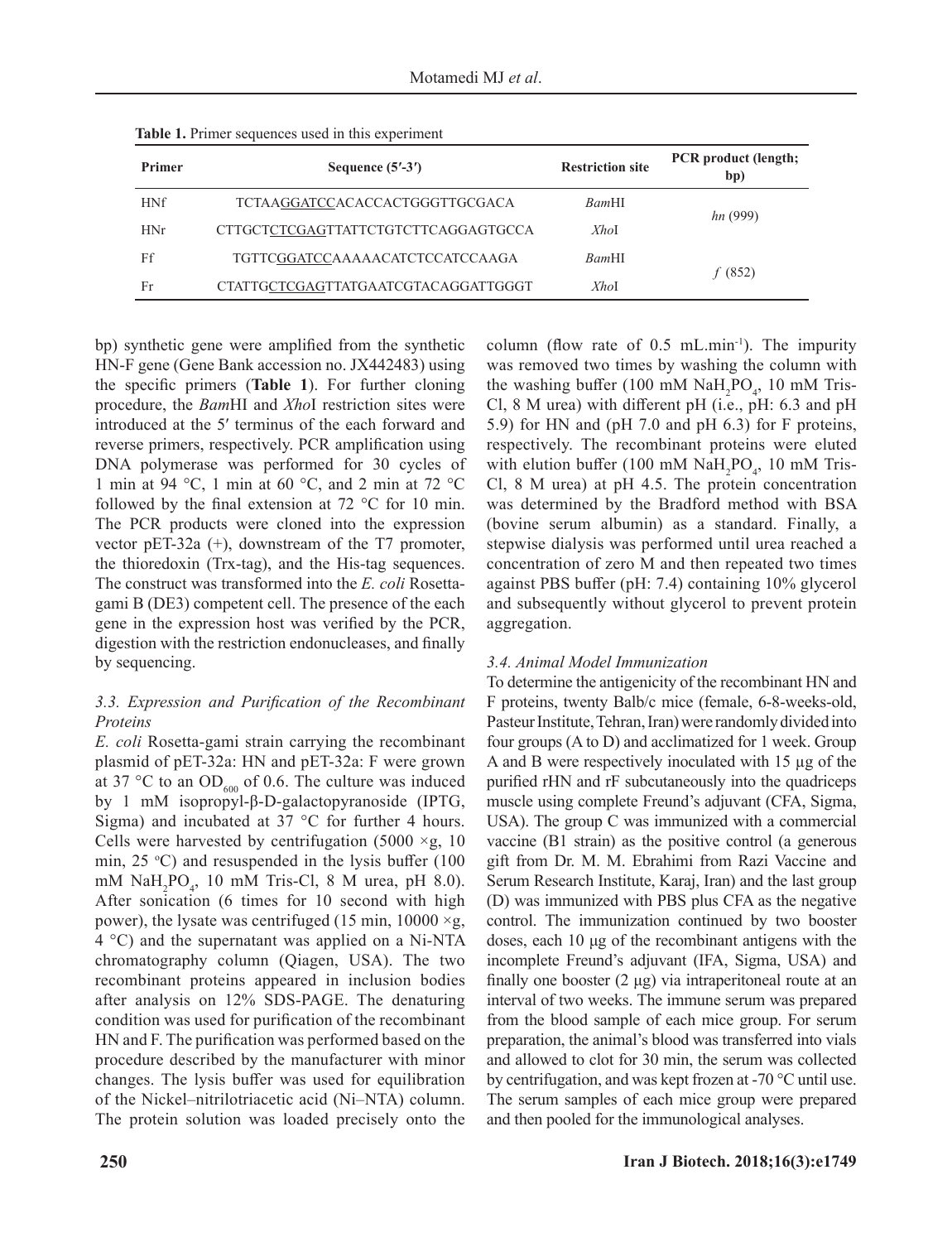#### *3.5. Western Blotting*

The recombinant proteins (rHN and rF) were separated by 12% SDS-PAGE and transferred onto PVDF membrane (Roche, Germany). The membrane blocking was done with non-fat skim milk (5%) in TBS buffer (50 mM Tris-Cl, 150 mM NaCl, pH 7.5) containing 0.05% Tween 20 at 37 °C for 2 hours. The membrane was further incubated with antiserum against rHN and rF from the immunized mice (1:1000 dilution) and hyperimmune serum specific to Newcastle B1 strain (1:500), separately. The HRP-conjugated goat antimouse IgG (1:2000; Sigma, Germany) was used as the secondary antibody. Finally, the membrane was soaked in 3, 3′-Diaminobenzidine tablet (DAB Reagents; Sigma) for signal development. This procedure was repeated with HRP-conjugated anti-His tag (1:500, Roche) for both recombinant HN and F proteins. Furthermore, to verify the cross-reactivity of the immune sera, the Newcastle B1 strain were blotted onto PVDF and incubated with antisera from rHN and rF immunized mice.

#### *3.6. ELISA Analysis of the Recombinant Proteins*

The sera from the immunized mice were assayed for the presence of specific antibody by ELISA test. The purified rHN and rF (500 ng per well) in 100  $\mu$ L bicarbonate buffer (15 mM Na<sub>2</sub>CO<sub>3</sub> and 35 mM NaHCO<sub>3</sub>) were used to coat Maxisorb plates (Nunc, Denmark) overnight at 4 °C. The wells were blocked for additional two hours at 37 °C by covering the well with 200  $\mu$ L of 5% (w/v) non-fat skim milk in PBST (PBS containing 0.05% Tween-20). After washing with PBST (3 times), the wells were exposed to the diluted immunized serum in a triplicate manner at 100 µL per well for 1 hour at 37 °C. The bound antibodies were detected with the goat anti-mouse IgG conjugated

with HRP (Sigma, Germany) in a 1:5000 dilution for 1 hour and washed with PBST (3 times). The reaction was developed with O-phenylenediamine (OPD) as a substrate for HRP (Sigma, Germany) for 15 min at ambient temperature and in a dark place. Sulfuric acid (2.5 M) was added to the reaction and the absorbance in each well was measured at 492 nm.

#### *3.7. Statistical Assessment*

SPSS 16.0 was used for all statistical analyses. The statistical significance was considered for the p-value less than  $0.05$  ( $p < 0.05$ ). The mean differences were studied by Duncan's multiple range test.

#### **4. Results**

#### *4.1. Construction of the Expression Plasmids*

The specific primers were designed to amplify *hn* and *f*  fragments from the pUC57*-hnf* plasmid as a template. The PCR product of  $hn$  (~1000 bp) and  $f$  (~850 bp) was digested (*Bam*HI / *Xho*I) and cloned in pET32a which was digested with the same enzymes. The proper cloning procedure was confirmed by colony PCR and restriction enzyme digestion (**Fig. 1A, Fig. 1B** and **Fig. 1C**). The identity of the *hn* and *f* genes in the recombinant plasmids construct was confirmed by the sequencing (data not shown).

# *4.2. The Expression and Purification of the Recombinant Proteins*

The expression of recombinant proteins was analyzed on 12% SDS-PAGE and the two fragment: rHN (54 kDa) and rF (49 kDa) in the fusion with Trx-tag and 6x His-tag (N-terminal) were detected (**Fig. 2A** and **Fig. 2B**). The expressed recombinant proteins produced as inclusion bodies (IB) (**Fig. 2C** and **Fig. 2D**) were subsequently solubilized using 8 M (**Fig. 3A)**. The rHN



**Figure 1**. Confirmation of **(A)** *hn* (1000 bp) and **(B)** *f* (852 bp) genes cloning by PCR and digestion. In (A) and (B), lane 1 corresponds to the non-recombinant plasmid and lane 2 the positive control. **(C)** The recombinant plasmids were digested with *Bam*HI /*Xho*I restriction enzymes, lane 1: pET32a (+) (5900 bp), lane 2: pET-32a (+)/*f* (852 bp), lane 3: pET-32a (+)/*hn* (1000 bp), and M: DNA Ladder Mix (Thermo).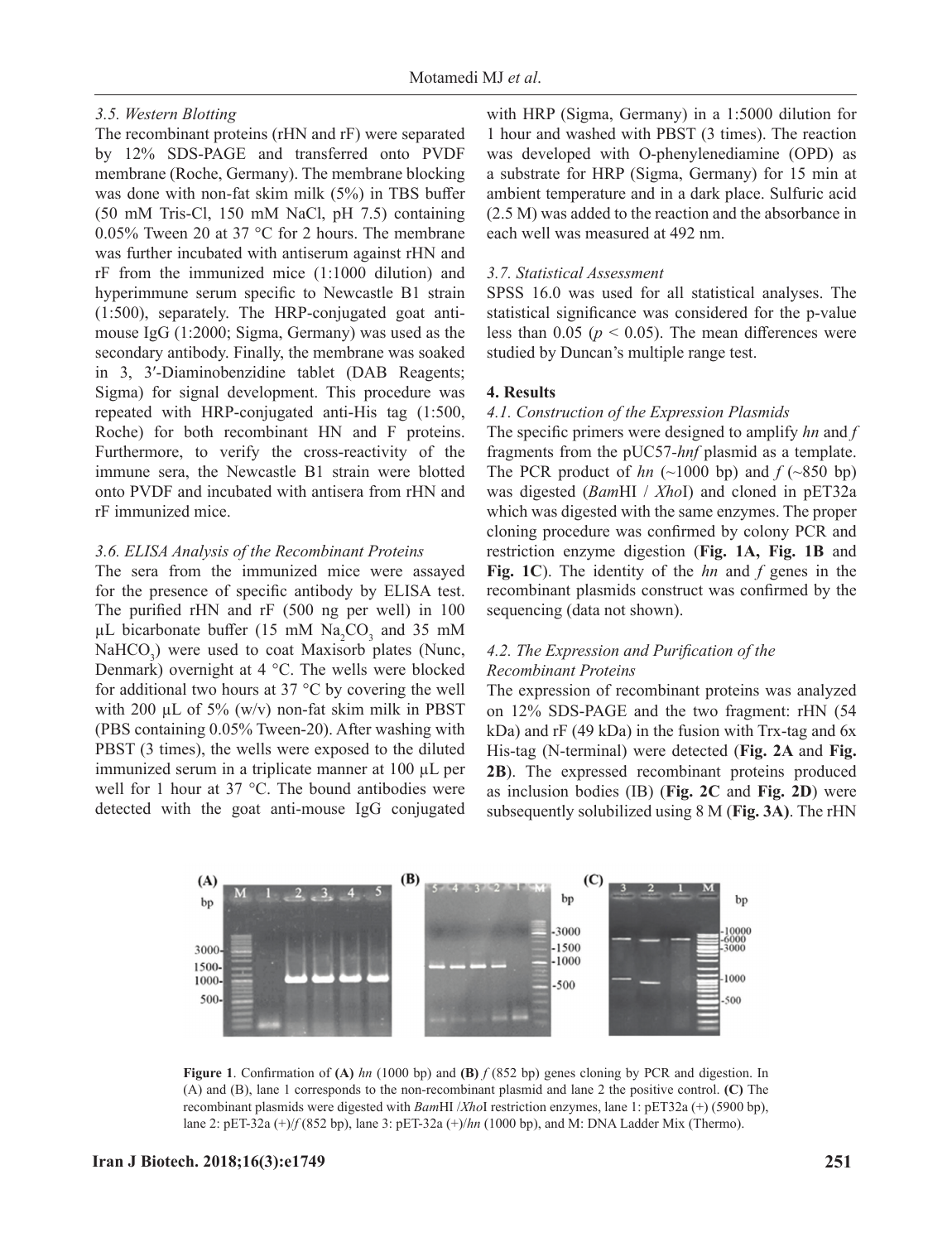

**Figure 2. (A)** SDS-PAGE analysis of the total bacterial proteins containing pET32a-*hn* (lane 2, ~54 kDa), **(B)** pET32a-*f* (lane 2, ~49 kDa); in both gels lane 1 corresponds to before induction condition. **(C)** Determination of target proteins' solubility for rHN (lane 2: insoluble, lane 3: soluble fractions) and **(D)** rF (lane 2: soluble, lane 3: insoluble fractions), and lane 1 is the non-induced control. M: protein molecular weight marker (KD).

and rF were produced as approximately 40% of the total bacterial proteins and the highest detectable level of the purified rHN and rF were calculated up to 0.37 and  $0.45$  mg.mL<sup>-1</sup>, respectively.

#### *4.3. Immunoblotting of the Recombinant Proteins*

The authenticity of the recombinant HN (54 kDa) and F (49 kDa) proteins were confirmed by using anti-poly His-tag antibody **(Fig. 3B**). Moreover, the presence of HN and F recombinant proteins were recognized by the specific anti-HN, anti-F, and anti-Newcastle B1 antibodies (**Fig. 3C** and **Fig. 3D**; lane 2). The anti-Newcastle B1 antibody which was produced in the immunized mice was used to characterize the purified rHN and rF proteins (Fig. 3C and Fig. 3D; lane 3). It was suggested that the two epitopic proteins possess antigenicity and the specific reactivity with the Newcastle B1 strain. The bands of approximate 49 kDa and 54 kDa (Fig. 3C and Fig. 3D; lane 4) clearly showed the robust and specific immune reaction between the selected antigens and a standard B1 virus strain. In contrast, there was no reactivity in the negative control (Fig. 3C and Fig. 3D; lane 1).

### *4.4. ELISA and Cross-Reactivity Analysis*

The ELISA assay was used to determine the quantity of the specific IgG antibodies against HN and F purified proteins. The specific IgG antibodies against HN and F fragments were detected after the first immunization in the sera of the immunized mice and were increased significantly after the second booster (**Fig. 4A** and **Fig. 4B**). There was a significant difference  $(p < 0.05)$ in the antibody titers between rHN and rF in the first injection. As previously mentioned, Western blot data indicated that the serum of the immunized animal with the Newcastle B1 strain could detect rHN and rF proteins and vice versa. The ELISA results confirmed these findings and showed that the higher dilutions of the anti-Newcastle B1 antibody reacted with the very low amount (i.e., 100 ng) of the purified rHN and rF. Despite some differences in endpoint titers of the antibodies, they were not statistically significant (*p* < 0.05, **Fig. 4C**).

To evaluate the cross-reactivity of the recombinant



**Figure 3. (A)** SDS-PAGE analysis of the purified rHN (lane 1) and rF (lane 2) under denaturing conditions. **(B)** Western blotting of the purified recombinant rHN (lane 1) and rF (lane 2) with anti-His tag antibody. **(C)** and **(D)** Western blot analysis of the rHN and rF with specific anti-HN, anti-F (lane 2), and anti-Newcastle B1 (lane 3) antibodies, respectively; lane 4 corresponds to the cross-reactivity analyses of the Newcastle B1 virus strain detected by specific anti-HN and anti-F antibodies, respectively. Lane 1 in **(C)** and **(D)** are the negative control non-recombinant pET32a. M: protein molecular weight marker (KD).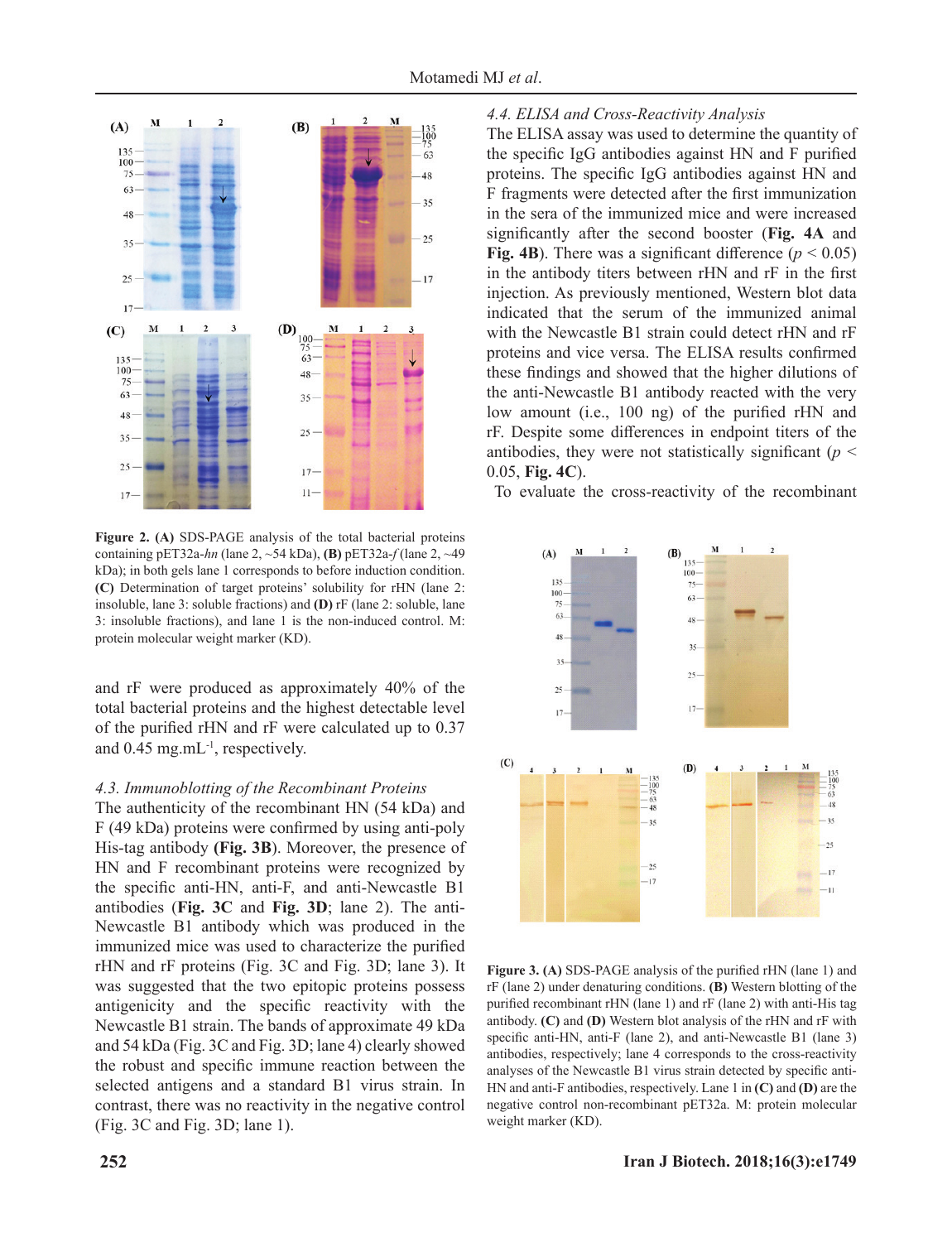

**Figure 4.** The IgG response to rHN **(A)** and rF **(B)** in the immunized mice sera. **(C)** Titration of the sera from Newcastle B1 mice immunized with rHN, rF, and Newcastle B1.

proteins (rHN and rF), the sera from mice immunized with the Newcastle B1 were collected at 14 and 28 days post first immunization (dpi), and ELISA assay was conducted to determine the specific antibody titers **(Fig. 5A** and **Fig. 5B**). Titration of the anti-HN and anti-F antibodies was monitored and compared with the anti-Newcastle virus B1 strain. The titer of the anti-Newcastle B1, anti-HN, and anti-F reached at the peak level after 28 dpi and temporal variation between alltime points were significant ( $p < 0.05$ ). Sera from the mice immunized with the Newcastle B1 could crossreact with the pure rHN and rF, respectively (Fig. 5A



**Figure 5.** Estimation of serum antibody response and crossreactivity analyses of the antibodies from the immunized mice versus recombinant purified proteins rHN **(A)** and rF **(B)** by ELISA at various days post-first injection. The comparison between samples was conducted using the Duncan test at the 5% level, and the error bars are  $\pm$  1 SD. Values within a column followed by different letters are significantly different  $(p < 0.05)$ .

and Fig. 5B). The antibody titers specific to both rHN and rF were not detected in the control group injected with PBS (data not shown).

#### **5. Discussion**

The production of the viral antigens through recombinant technology has provided us with an opportunity to use these protective regions from the virus structure as safe and non-replicating immunogens. The recombinant ND vaccines harboring the HN and F proteins' genes have been constructed using various expression systems mainly baculovirus (27), cytomegalovirus (28), and plants systems (29). The protection against the NDV has been demonstrated by using the F, HN, or both proteins produced in the viral vectors as successful vaccines (30). In this study, we have shown that recombinant multi-epitopic regions of HN and F glycoproteins, instead of the whole molecule, can be produced efficiently in the *E. coli* as host cells. Our findings showed that recombinant proteins of the multiepitopic HN and F of the NDV could be detected by the sera from the immunized mice with the Newcastle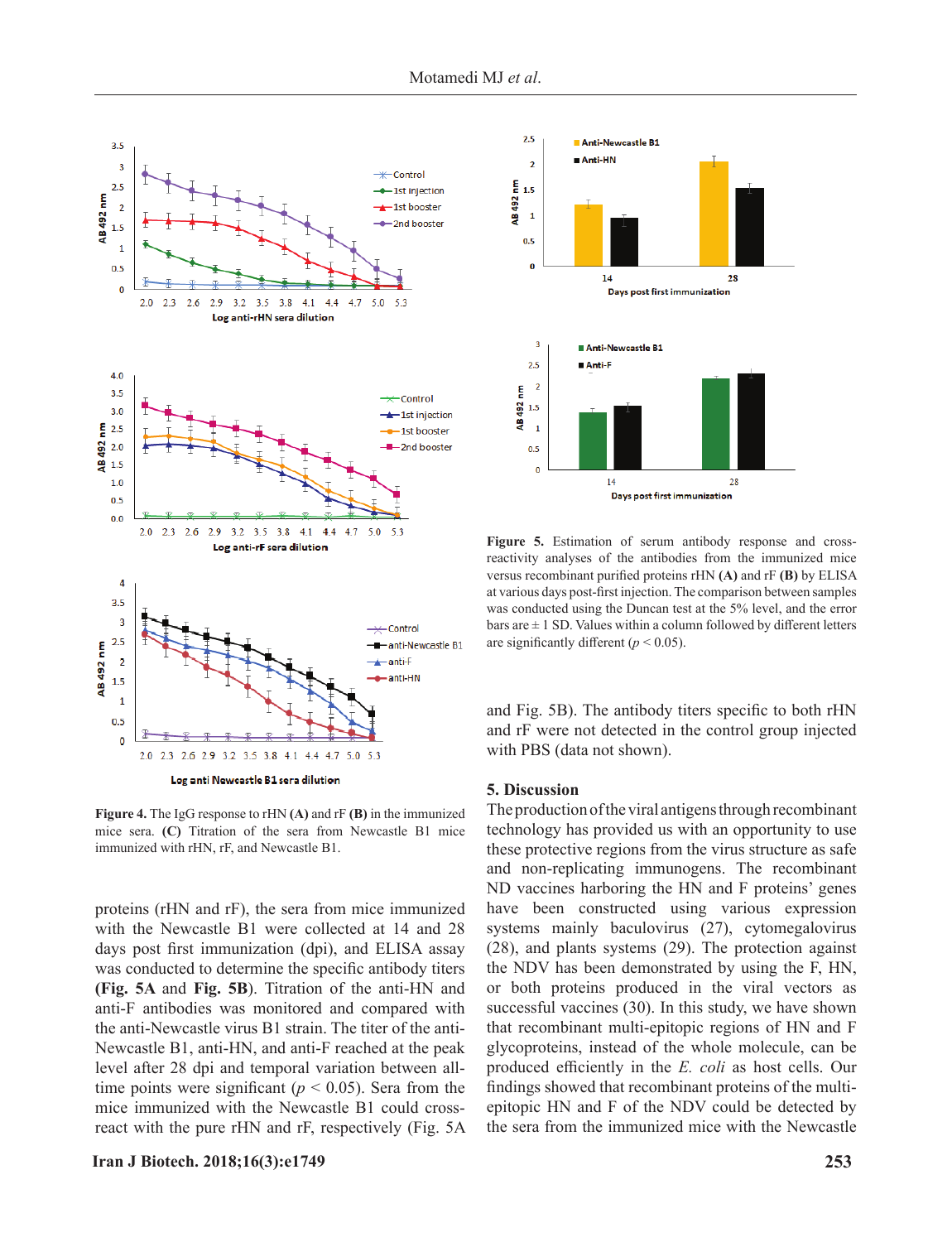B1 virus strain and vice versa. Despite this finding, a detailed study on the combination of these two antigens for the development of serological tests has become necessary.

In order to overcome the problem of inclusion body production in the expression of the recombinant proteins, HN and F, pET32a vector was used. This vector encodes 109 aa trxA (Trx-tag) domain at the 5'-end of its multiple cloning sites immediately upstream S-Tag (15 aa) sequence that theoretically has to improve the solubilization of the target proteins. However, the fusion of the HN and F polypeptide to the N-terminus of Trx protein did not lead to the expression of rHN and rF in the soluble fraction of the bacterial cell lysate. It seems that the insolubility of the chimeric HN and F could be attributed to the hydrophobic nature of several strong hydrophobic residues in the different regions of the proteins, thereby making them difficult to solubilized, isolate or purify (31). It was proven that the degree of the soluble expression versus that of insoluble protein in the fusion constructs is dependent on the nature of the target protein (32). In fact, recombinant proteins which expressed in the *E. coli* cytoplasm is partially insoluble due to hydrophobic residues which distributed on the surface of the proteins (33). Other studies have reported the soluble expression of HN or F in *E. coli* host in which the vectors with a fusion partner such as Trx and NusA have been used (16, 17). It was revealed that the expression of subunits of the heteromultimeric proteins in the soluble form sometimes results in their aggregation as the inclusion body in absence of a proper fusion tag (33). In a similar research, Wong *et al*. (16) have reported that the insoluble rHN protein elicits a more rapid and stronger immune response in compression to the soluble NusA HN protein.

It was demonstrated that the insoluble protein aggregates in form of inclusion bodies have an advantage in the protein purification process since they can be harvested from the lysed cells using a moderatespeed centrifugation and also be protected against the proteolytic degradation by the host cell proteases (32). Moreover, the concentration of the solubilizing agent slowly decreases during dialysis which allows the protein to refold optimally (34). The minimal aggregation of the purified recombinant HN and F proteins was achieved by the step-wise decrease in the urea concentration (8M to 0 M) in order to ensure a proper solubilization and may also refold of the proteins to their native conformation.

It was found that the HN and F proteins could stimulate neutralizing antibody responses and was

considered as effective and protective antigens (35). Studies using monoclonal antibodies have revealed the presence of various epitopes within the HN (36) and F protein (37). Since the goal of this study was to use these proteins in the immunodetection, the existence of the antibody against HN and F antigens in the serum of the mice compared to that of the control group was evaluated by the Western blot to confirm antigenic characteristic of the recombinant proteins. Whereas blotting with the serum of immunized mice has had always background due to general antibodies against *E. coli* proteins, it is better the results of Western blotting first become subject of comparison before and after induction for the presence or absence of the desired band (Fig. 4C and Fig. 4D). Moreover, the cross-reactivity of the multi-epitopic recombinant protein antigens with serum samples from mice immunized with B1 strain of NDV was analyzed.

Furthermore, Western blotting analysis could only show the reaction of the continuous epitopes and the corresponding antibodies because conformational epitopes denatured in the presence of SDS detergent (38). The immunoblotting results showed an appropriate interaction between all immunized mice sera raised against rHN and rF proteins. In this regard, several studies have reported the nature of the epitopes present on the immune-blotted HN and F proteins in which the continuous epitopes were able to regenerate after denaturation in SDS-PAGE (37, 39-41). Furthermore, *E. coli* cells lack metabolic pathways for glycosylation and are unable to add oligosaccharide chain to the recombinant proteins (20). Therefore, binding of the antibodies to the recombinant HN and F proteins was limited to the involvement of the linear epitopes devoid of carbohydrates.

Mice administrated with the rF protein showed significant antibody titers two weeks after the first injection. The antibody titers had a constant trend even after the first booster of the rF protein ( $log = 2.04 - 2.28$ ). After the second injection, the titers went up steadily to log = 2.84 (Fig. 5B). In contrast, mice injected with the recombinant HN protein did not show an increase in their response by the production of antibody until the booster injection was given. The titer of antibody was increased slightly from log 10 : 1.10-1.70 after the first injection of the rHN protein and ultimately reached a significant level of log 10 : 2.31 (Fig. 5A). The recombinant HN and F proteins in the inclusion bodies were in the state of protein aggregates which could increase the likelihood of the effective T-cell epitope response and engage the antigen-processing cells (42). Analysis of cross-reactive antibodies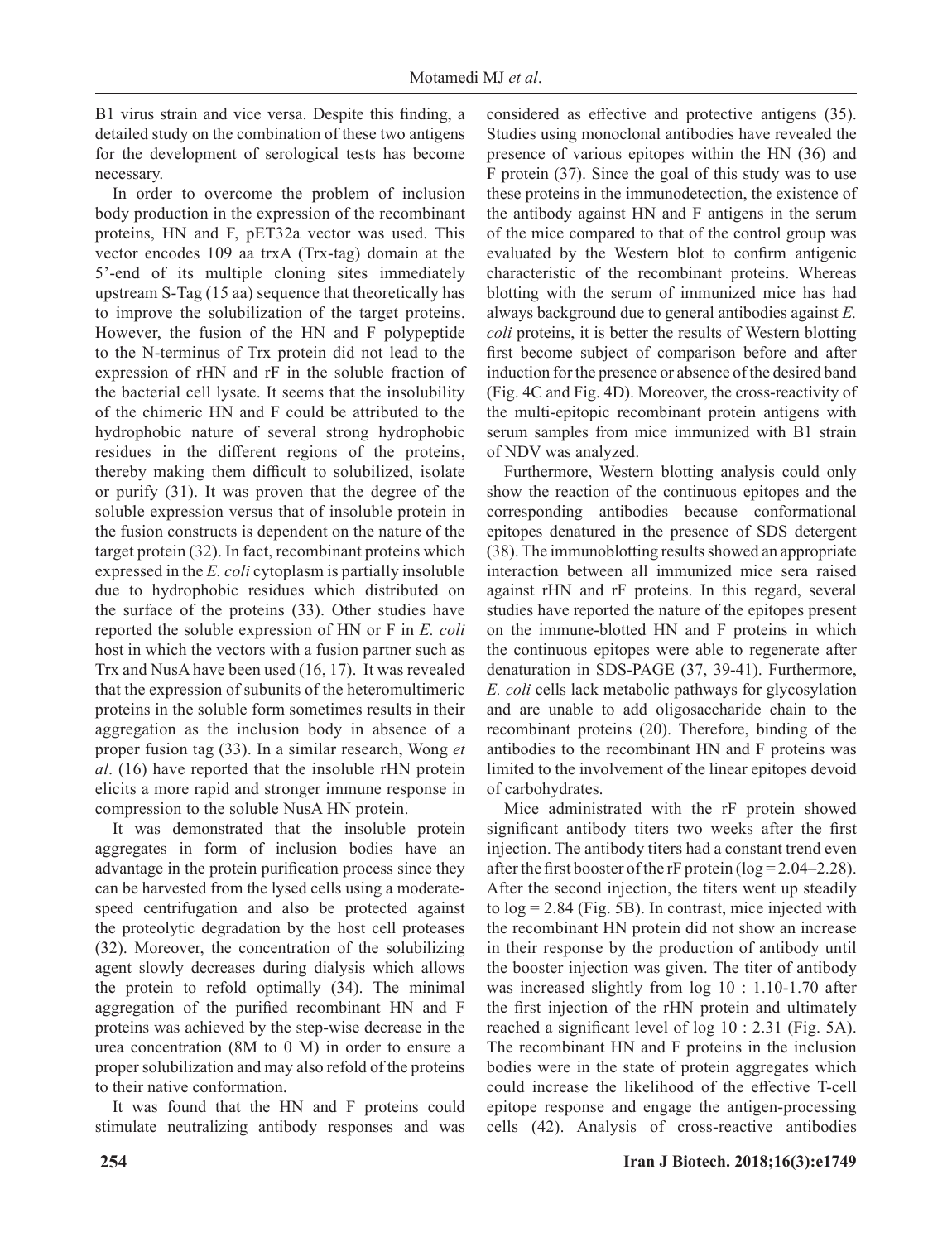against the recombinant purified proteins in the mice has indicated that HN and F proteins could elicit the immune response against the both molecules. Results of the experiment showed that the mutiepitopic recombinant HN and F antigens expressed in the *E. coli* could elicit a sufficient rise of antibody in the immunized mice for detection by ELISA as well as standard Newcastle vaccine which composed of the whole structural NDV proteins. On the other hand, the commercial strains that are currently being used for detection of NDV induce a high amount of antibodies which may not directly produce against HN or F antigens, because NDV structural proteins like nucleocapsid protein (NP) are also associated with the high immunogenicity properties, as well  $(17, 43)$ .

Despite an equal amount of these recombinant proteins, the antibody responses to F and HN were not equal at the beginning. A comparison of the endpoint titers showed that there are not statistically significant differences. These results were in line with the findings of other researchers using similar epitopic or the fulllength of F or HN protein for immunogenicity in the animal models (16, 17, 19). Furthermore, the detection of the HN and F glycoproteins with the individually produced antibodies revealed the potential application of these antibodies as probes for the viral glycoprotein in immunological analyses. The reactivity of the anti-NDV serum toward the denatured recombinant HN and F proteins in ELISA opens the possible use of these recombinant proteins as antigens for diagnosis or vaccine survey of ND in poultry.

## **6. Conclusions**

There are limited reports about the successful expression of NDV glycoproteins in *E.coli* as the host. In this investigation, using bioinformatics tools we miniaturized the structure of the HN and F with the appropriate design while keeping the immune properties of the recombinant glycoproteins under the defined conditions. Moreover, our finding has provided an outstanding information about the crossreactivity properties in addition to the biological activity of the synthetic recombinant proteins in comparison to the standard B1 strain of the NDV. These findings suggest the proper presentation of the antigens from recombinant glycoproteins to the animal immune system, which raises specific antibodies with the high affinity toward native proteins in NDV structure. Further investigations are needed to obtain better antibody titers in the mice serum or to generate potential immunogenicity in a chicken model which could be applicable as a practical approach for detection of NDV.

# **Acknowledgements**

The National Institute of Genetic Engineering and Biotechnology financially supported this work (NIGEB grant number: 447).

# **Conflicts of Interest**

The authors declare that they have no conflict of interest.

## **References**

- 1. Miller PJ, Decanini EL, Afonso CL. Newcastle disease: evolution of genotypes and the related diagnostic challenges. *Infect Genet Evol*. 2010;**10**(1):26-35. doi: 10.1016/j.meegid.2009.09.012
- 2. Alexander DJ, Aldous EW, Fuller CM. The long view: a selective review of 40 years of Newcastle disease research. *Avian Pathol*. 2012;**41**(4):329-335. doi: 10.1080/03079457.2012.697991
- 3. Lim MAG. *Newcastle Disease Vaccines. Commercial Plant-Produced Recombinant Protein Products*. 68. Berlin Heidelberg: Springer; 2014. **p.** 179-195.
- 4. Lamb RA, Jardetzky TS. Structural basis of viral invasion: lessons from paramyxovirus F. *Curr Opin Struct Biol*. 2007;**17**(4):427-436. doi: 10.1016/j.sbi.2007.08.016
- 5. Chen L, Gorman JJ, McKimm-Breschkin J, Lawrence LJ, Tulloch PA, Smith BJ, Colman PM, Lawrence MC. The structure of the fusion glycoprotein of Newcastle disease virus suggests a novel paradigm for the molecular mechanism of membrane fusion. *Structure*. 2001;**9**(3):255-266. doi: 10.1006/ viro.2001.1172
- 6. Takimoto T, Taylor GL, Connaris HC, Crennell SJ, Portner A. Role of the hemagglutinin-neuraminidase protein in the mechanism of paramyxovirus-cell membrane fusion. *J Virol*. 2002;**76**(24):13028-13033. doi: 10.1128/JVI.76.24.13028- 13033.2002
- 7. Connolly SA, Leser GP, Jardetzky TS, Lamb RA. Bimolecular complementation of paramyxovirus fusion and hemagglutininneuraminidase proteins enhances fusion: implications for the mechanism of fusion triggering. *J Virol*. 2009;**83**(21):10857- 10868. doi: 10.1128/JVI.01191-09
- 8. Melanson VR, Iorio RM. Amino acid substitutions in the F-specific domain in the stalk of the Newcastle disease virus HN protein modulate fusion and interfere with its interaction with the F protein. *J Virol*. 2004;**78**(23):13053-13061. doi: 10.1128/JVI.78.23.13053-13061.2004
- 9. Toyoda T, Gotoh B, Sakaguchi T, Kida H, Nagai Y. Identification of amino acids relevant to three antigenic determinants on the fusion protein of Newcastle disease virus that are involved in fusion inhibition and neutralization. *J Virol*. 1988;**62**(11):4427- 4430.
- 10. Iorio RM, Glickman RL, Sheehan JP. Inhibition of fusion by neutralizing monoclonal antibodies to the haemagglutininneuraminidase glycoprotein of Newcastle disease virus. *J Gen Virol*. 1992;**73**(5):1167-1176. doi: 10.1099/0022-1317-73-5- 1167
- 11. Hooper DC. Plant vaccines: an immunological perspective. Plant-produced Microbial Vaccines: Springer; 2009. **p.** 1-11. doi: 10.1007/978-3-540-70868-1\_1
- 12. Perrie Y, Mohammed AR, Kirby DJ, McNeil SE, Bramwell VW. Vaccine adjuvant systems: enhancing the efficacy of sub-

## **Iran J Biotech. 2018;16(3):e1749 255**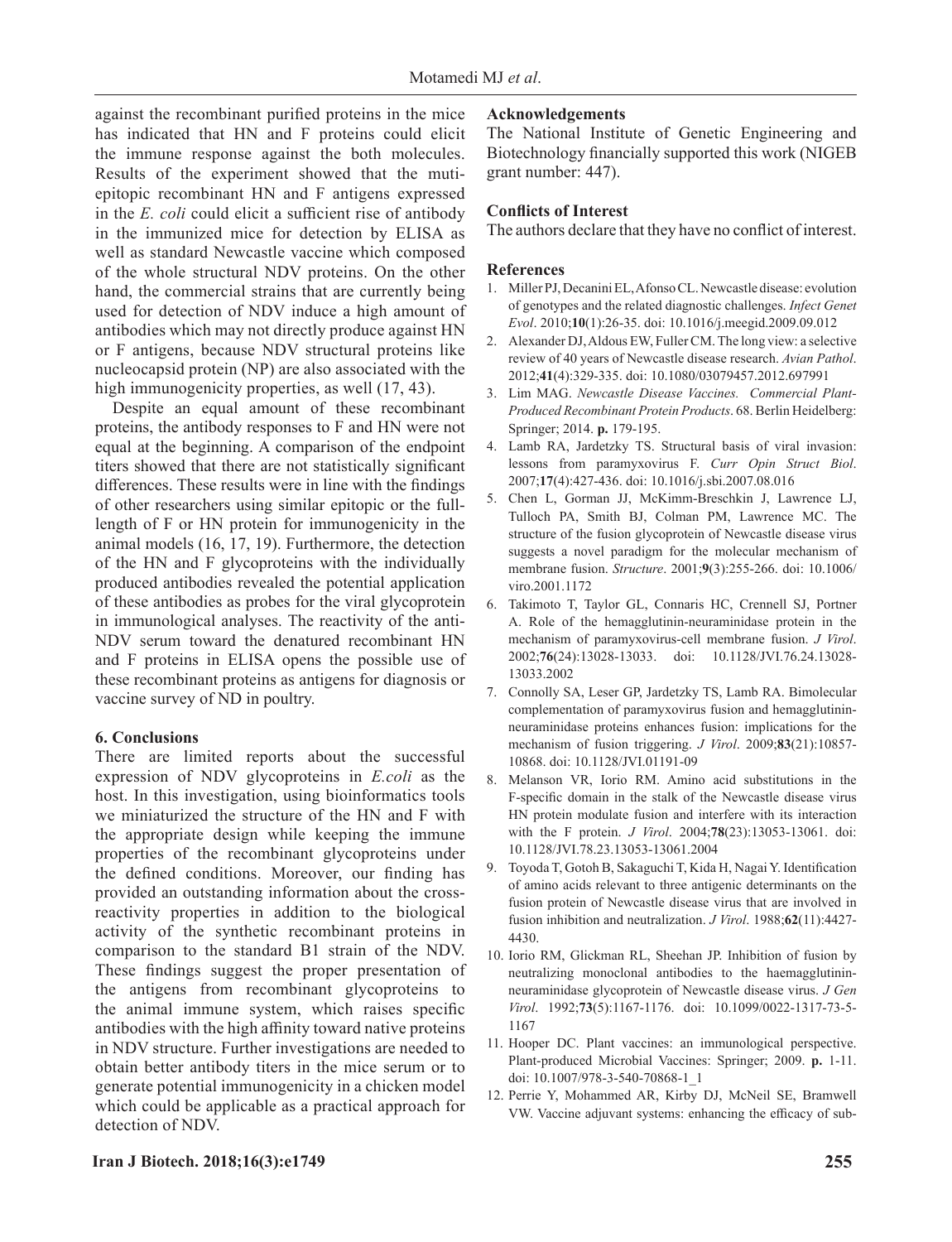unit protein antigens. *Int J Pharm*. 2008;**364**(2):272-80. doi: 10.1016/j.ijpharm.2008.04.036

- 13. De Groot AS, Berzofsky JA. From genome to vaccine- new immunoinformatics tools for vaccine design. *Methods*. 2004;**34**(4):425-428. doi: 10.1016/j.ymeth.2004.06.004
- 14. Berzofsky JA, Ahlers JD, Belyakov IM. Strategies for designing and optimizing new generation vaccines. *Nat Rev Immunol*. 2001;**1**(3):209-219. doi: 10.1038/35105075
- 15. World Organization for Animal Health (OIE). *Newcastle disease: Manual of dignosis tests and vaccines for tresstrial animals*. 6th ed. Paris, France 2012. **p.** 1-19.
- 16. Wong SK, Tan WS, Omar AR, Tan CS, Yusoff K. Immunogenic properties of recombinant ectodomain of Newcastle disease virus hemagglutinin-neuraminidase protein expressed in *Escherichia coli*. *Acta Virol*. 2009;**53**(1):35-41. doi:10:4149/ av\_2009\_01\_35
- 17. Moon HJ, Park JE, Yoon H, Cruz DJM, Kim CJ, Shin HJ. Development of a novel recombinant heamagglutininneuramindase Elisa (rHN-ELISA) for evaluation of humoral immunity in chicken vaccinated against Newcastle disease virus (NDV). *J. Anim. Vet. Adv*. 2010;**9**(23):2932-2939. doi: 10.3923/javaa.2010.2932.2939
- 18. Frozandeh-Moghadam M, Madani R, Dehghani M, Mosavi S, Pourbakhsh S, Golchinfar F. Cloning and expression of F protein gene (HR1 region) of Newcastle disease virus NR43 isolate from Iran in *E. coli*. *Iran J Virol*. 2009;**3**(3):16-22.
- 19. Shahid N, Tahir S, Rao AQ, Hassan S, Khan A, Latif A, Khan MA, Tabassum B, Shahid AA, Zafar AU. *Escherichia coli* expression of NDV fusion protein gene and determination of its antigenic epitopes. *Biologia (Bratisl)*. 2015;**70**(12):1553-1564. doi: 10.1515/biolog-2015-0191
- 20. Schmidt F. Recombinant expression systems in the pharmaceutical industry. *Appl Microbiol Biotechnol*. 2004;**65**(4):363-372. doi: 10.1007/s00253-004-1656-9
- 21. Sadeghi M, Bandehpour M, Yarian F, Yassaee V, Torbati E, Kazemi B. Cloning and expression of influenza H1N1 NS1 protein in *Escherichia Coli* BL21. *Iran J Biotechnol*. 2014;**12**(1):25-29. doi: 10.5812/ijb.12625
- 22. Amorim JH, Porchia BF, Balan A, Cavalcante RC, da Costa SM, de Barcelos Alves AM, de Souza Ferreira LC. Refolded dengue virus type 2 NS1 protein expressed in *Escherichia coli* preserves structural and immunological properties of the native protein. *J Virol Methods*. 2010;**167**(2):186-192. doi: 10.1016/j. jviromet.2010.04.003
- 23. Zhou B, Liu K, Jiang Y, Wei J-C, Chen P-Y. Multiple linear B-cell epitopes of classical swine fever virus glycoprotein E2 expressed in *E. coli* as multiple epitope vaccine induces a protective immune response. *Virol J*. 2011;**8**(1):1-7. doi: 10.1186/1743-422X-8-378
- 24. Talha SM, Nemani SK, Salminen T, Kumar S, Swaminathan S, Soukka T, Pettersson K, Khanna N. *Escherichia coli*–expressed near full length HIV-1 envelope glycoprotein is a highly sensitive and specific diagnostic antigen. *BMC Infect Dis*. 2012;**12**(1):1-11. doi: 10.1186/1471-2334-12-325
- 25. Chen X, Zaro JL, Shen W-C. Fusion protein linkers: property, design and functionality. *Adv Drug Delivery Rev*. 2013;**65**(10):1357-1369. doi: 10.1016/j.addr.2012.09.039
- 26. Motamedi MJ, Amani J, Shahsavandi S, Salmanian AH. *In Silico*

design of multimeric HN-F antigen as a highly immunogenic peptide vaccine against Newcastle disease virus. *Int J Peptide Res Therapeut*. 2014;**20**(2):179-194. doi: 10.1007/s10989-013- 9380-x

- 27. Zoth SC, Gómez E, Carballeda JM, Carrillo E, Berinstein A. Expression of a secreted version of the hemagglutininneuraminidase glycoprotein of Newcastle disease virus Its evaluation as a diagnostic reagent. *J Vet Diagn Invest*. 2011;**23**(3):519-523. doi: 10.1177/1040638711404153
- 28. Loke C, Omar AR, Raha A, Yusoff K. Improved protection from velogenic Newcastle disease virus challenge following multiple immunizations with plasmid DNA encoding for F and HN genes. *Vet Immunol Immunopathol*. 2005;**106**(3):259-267. doi: 10.1016/j.vetimm.2005.03.005
- 29. Lai KS, Yusoff K, Mahmood M. Functional ectodomain of the hemagglutinin-neuraminidase protein is expressed in transgenic tobacco cells as a candidate vaccine against Newcastle disease virus. *Plant Cell Tiss Org*. 2013;**112**(1):117-121. doi: 10.1007/ s11240-012-0214-x
- 30. Bukreyev A, Skiadopoulos MH, Murphy BR, Collins PL. Nonsegmented negative-strand viruses as vaccine vectors. *J Virol*. 2006;**80**(21):10293-10306. doi: 10.1128/JVI.00919-06
- 31. Yusoff K, Tan WS. Newcastle disease virus: macromolecules and opportunities. *Avian Pathol*. 2001;**30**(5):439-455. doi: 10.1080/03079450120078626
- 32. Hwang PM, Pan JS, Sykes BD. Targeted expression, purification, and cleavage of fusion proteins from inclusion bodies in *Escherichia coli*. *FEBS Lett*. 2014;**588**(2):247-252. doi: 10.1016/j.febslet.2013.09.028
- 33. Sørensen HP, Mortensen KK. Soluble expression of recombinant proteins in the cytoplasm of *Escherichia coli*. *Microb Cell Fact*. 2005;**4**(1):1-8. doi: 10.1186/1475-2859-4-1
- 34. Yamaguchi H, Miyazaki M. Refolding techniques for recovering biologically active recombinant proteins from inclusion bodies. *Biomolecules*. 2014;**4**(1):235-251. doi: 10.3390/biom4010235
- 35. Sun HL, Wang YF, Tong GZ, Zhang PJ, Miao DY, Zhi HD, Wang M, Wang M. Protection of chickens from Newcastle disease and infectious laryngotracheitis with a recombinant fowlpox virus co-expressing the F, HN genes of Newcastle disease virus and gB gene of infectious laryngotracheitis virus. *Avian Dis*. 2008;**52**(1):111-117. doi: 10.1637/7998-041807-Reg
- 36. Iorio RM, Glickman RL, Riel AM, Sheehan JP, Bratt MA. Functional and neutralization profile of seven overlapping antigenic sites on the HN glycoprotein of Newcastle disease virus: monoclonal antibodies to some sites prevent viral attachment. *Virus Res*. 1989;**13**(3):245-261. doi: 10.1016/0168- 1702(89)90019-1
- 37. Yusoff K, Nesbit M, McCartney H, Meulemans G, Alexander D, Collins M, Emmerson PT, Samson ACR. Location of neutralizing epitopes on the fusion protein of Newcastle disease virus strain Beaudette C. *J Gen Virol*. 1989;**70**(11):3105-3109. doi: 10.1099/0022-1317-70-11-3105
- 38. Zhou Y-H, Chen Z, Purcell RH, Emerson SU. Positive reactions on Western blots do not necessarily indicate the epitopes on antigens are continuous. *Immunol Cell Biol*. 2007;**85**(1):73-78. doi: 10.1038/sj.icb.7100004
- 39. Long L, Portetelle D, Ghysdael J, Gonze M, Burny A, Meulemans G. Monoclonal antibodies to hemagglutinin-